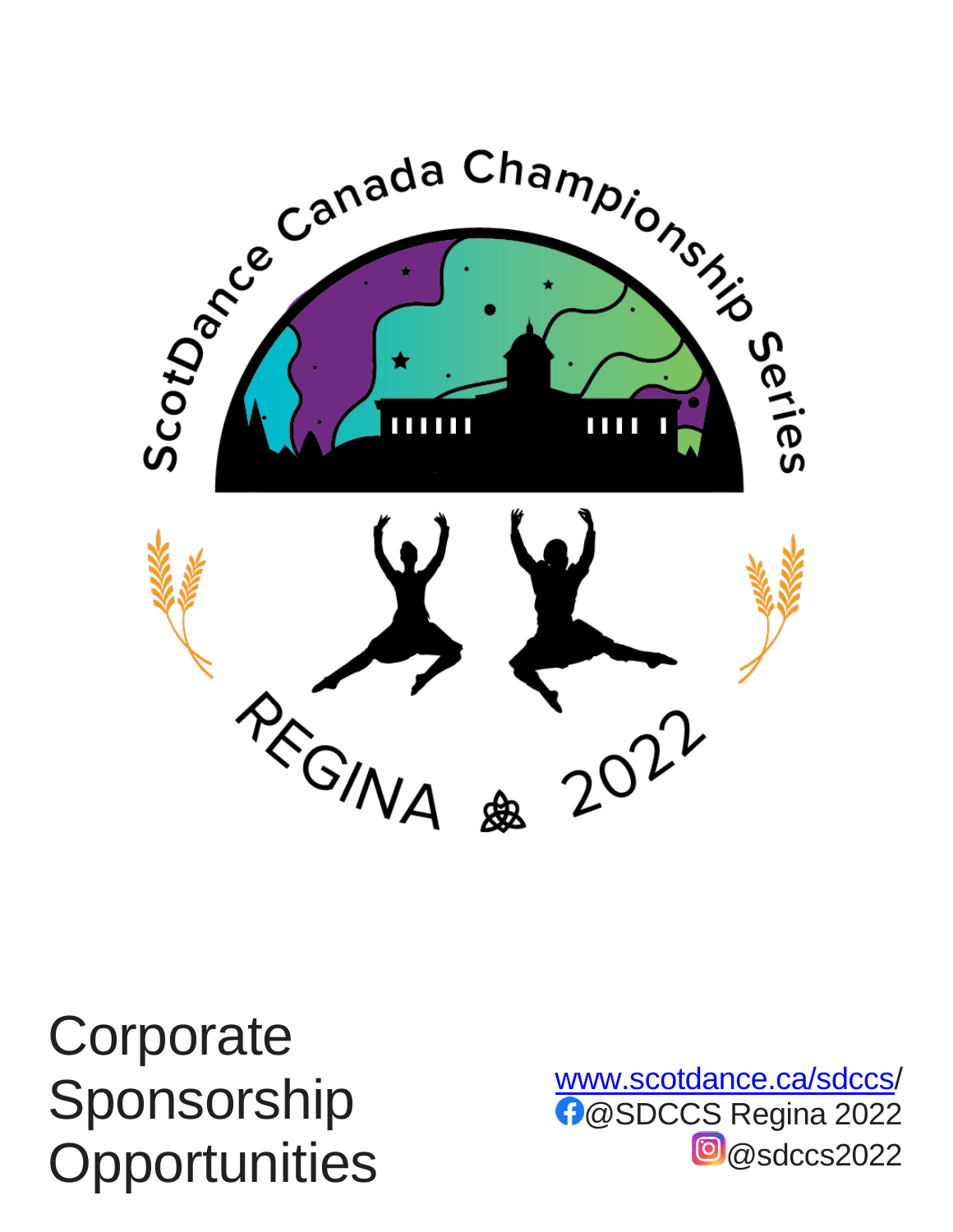

Featuring: The Canadian Championships and ScotDance Canada Open Championships

> **Merit Corporate Partner \$250 - \$499**

- Name acknowledgement in the Dance Events Souvenir Program
- $\boxtimes$  Two Passes to two competition days
- Name acknowledgement on ScotDance Canadawebsite
- **Ø** Official Sponsor Certificate
- **Ø** Tax Receipt

*"PLEASE SEND E-TRANSFER TO [SDCCS2022SPONSOR@GMAIL.COM](mailto:SDCCS2022SPONSOR@GMAIL.COM) OR MAKE CHEQUES PAYABLE TO "SDCCS2022".*

*If a charitable tax receipt is required, the cheques need to be payable to "ScotDance Canada" (etransfer not accepted).* For more information please visit our website at:

[www.scotdance.ca/sdccs/](http://www.scotdance.ca/sdccs.)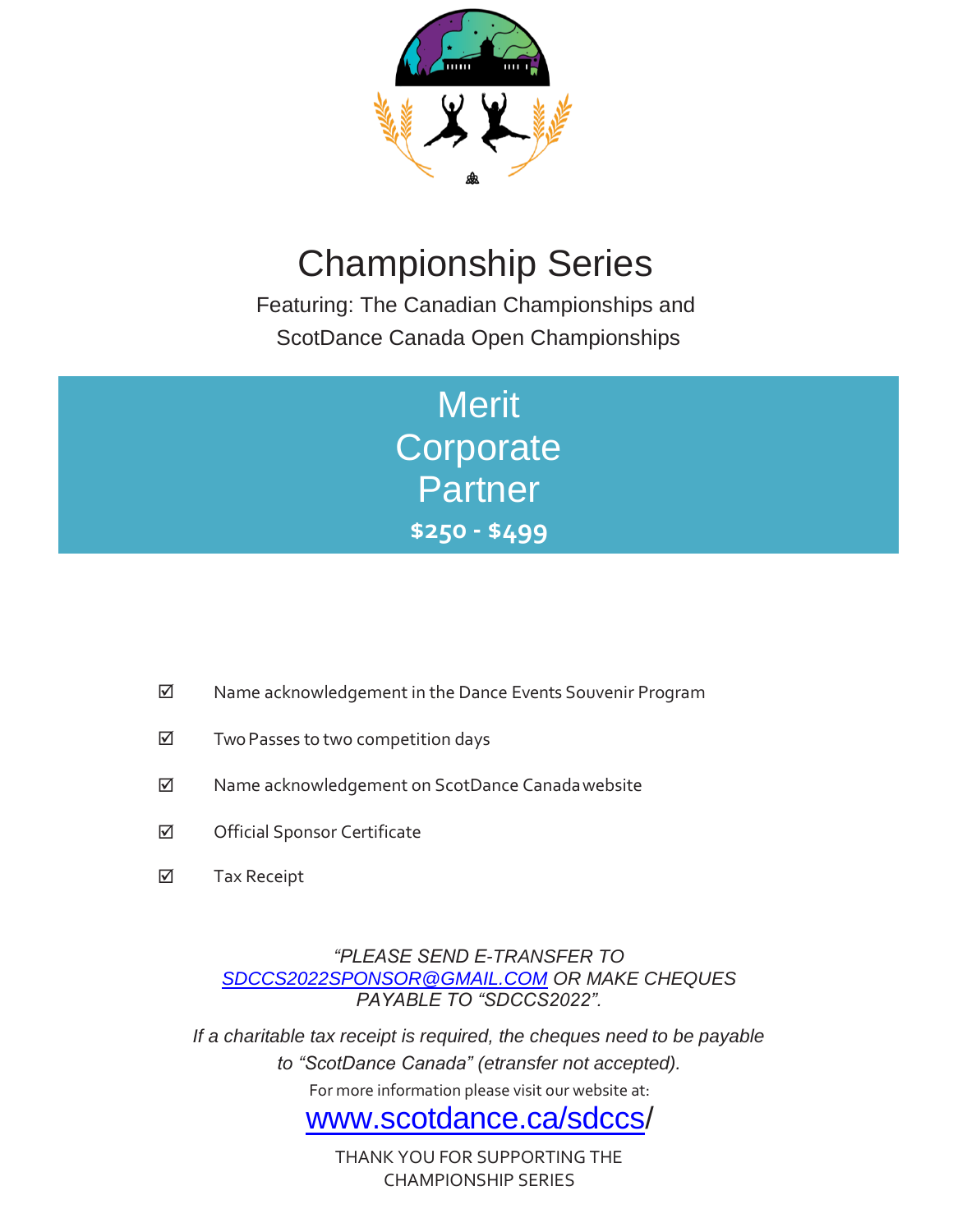

Featuring: The Canadian Championships and ScotDance Canada Open Championships

### Bronze Medal **Corporate** Partner **\$500 - \$999**

- $\boxtimes$  Third Billing in all print materials, media materials and signage
- $\boxtimes$  One audio spot per day at the event
- Name Signage on Sponsor Board
- $\boxtimes$  Promotional material in competitor welcome bag
- $\boxtimes$  Business card size ad in the Dance Events Souvenir Program
- $\boxtimes$  Two Passes to all competition days/opening ceremonies/choreographyfinals
- $\boxtimes$  Name acknowledgement on ScotDance Canadawebsite
- $\boxtimes$  Official Sponsor Certificate
- **Ø** Tax Receipt

*"PLEASE SEND E-TRANSFER TO [SDCCS2022SPONSOR@GMAIL.COM](mailto:SDCCS2022SPONSOR@GMAIL.COM) OR MAKE CHEQUES PAYABLE TO "SDCCS2022".*

*If a charitable tax receipt is required, the cheques need to be payable to "ScotDance Canada" (etransfer not accepted).* For more information please visit our website at:

#### [www.scotdance.ca/sdccs/](http://www.scotdance.ca/sdccs.)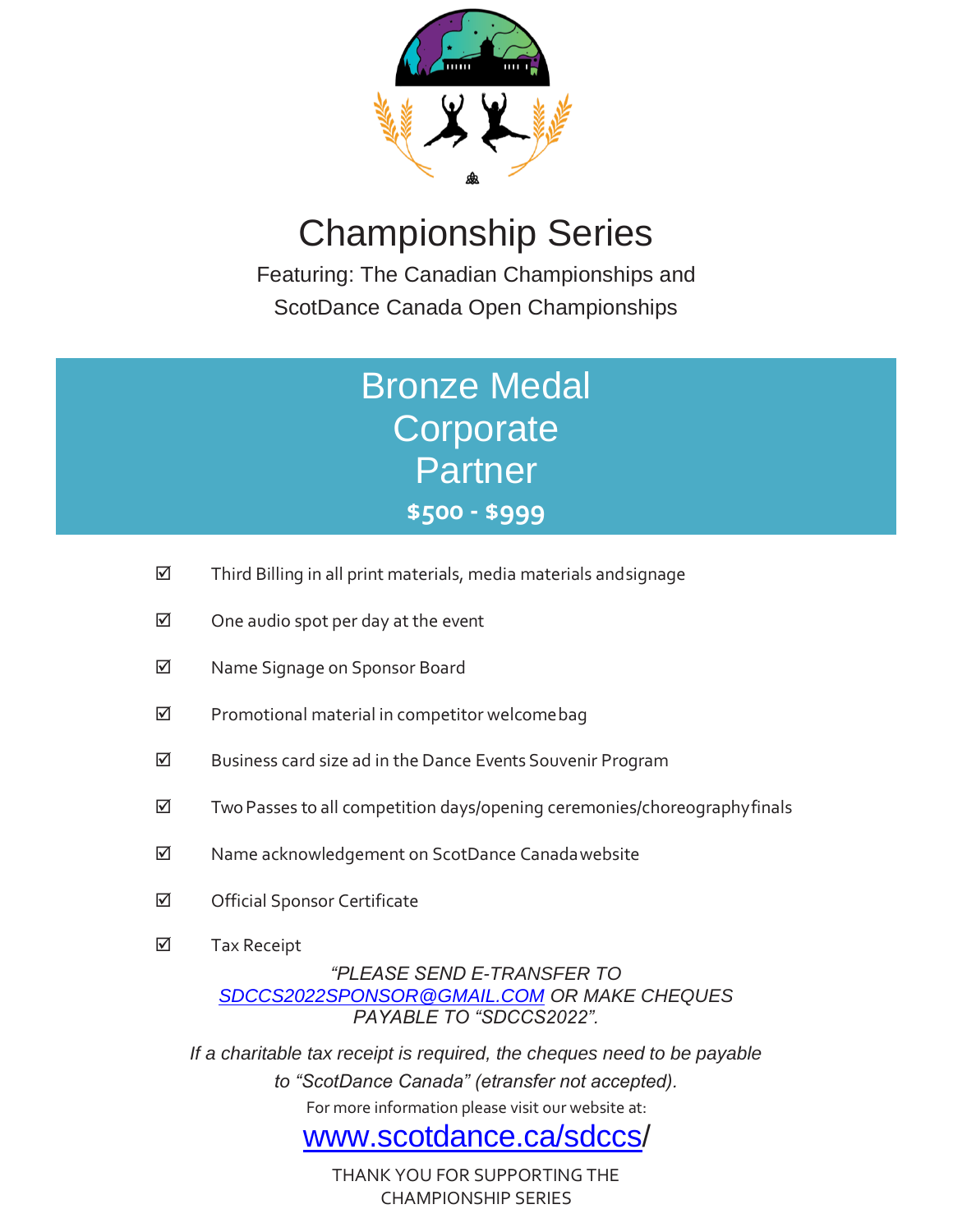

Featuring: The Canadian Championships and ScotDance Canada Open Championships

### Silver Medal **Corporate** Partner **\$1,000 - \$2,999**

- $\boxtimes$  Second Billing in all print materials, media materials and signage
- $\boxtimes$  Two audio spots per day at the event
- Name Signage on Sponsor Board
- $\boxtimes$  Promotional material in competitor welcome bag
- $\boxtimes$  Half page ad in the Dance Events Souvenir Program
- $\boxtimes$  Four Passes to all competition days/opening ceremonies/choreography finals
- $\boxtimes$  Name acknowledgement on ScotDance Canadawebsite
- **Ø** Official Sponsor Certificate
- **Ø** Tax Receipt

#### *"PLEASE SEND E-TRANSFER TO [SDCCS2022SPONSOR@GMAIL.COM](mailto:SDCCS2022SPONSOR@GMAIL.COM) OR MAKE CHEQUES PAYABLE TO "SDCCS2022".*

*If a charitable tax receipt is required, the cheques need to be payable to "ScotDance Canada" (etransfer not accepted).* For more information please visit our website at:

#### [www.scotdance.ca/sdccs/](http://www.scotdance.ca/sdccs.)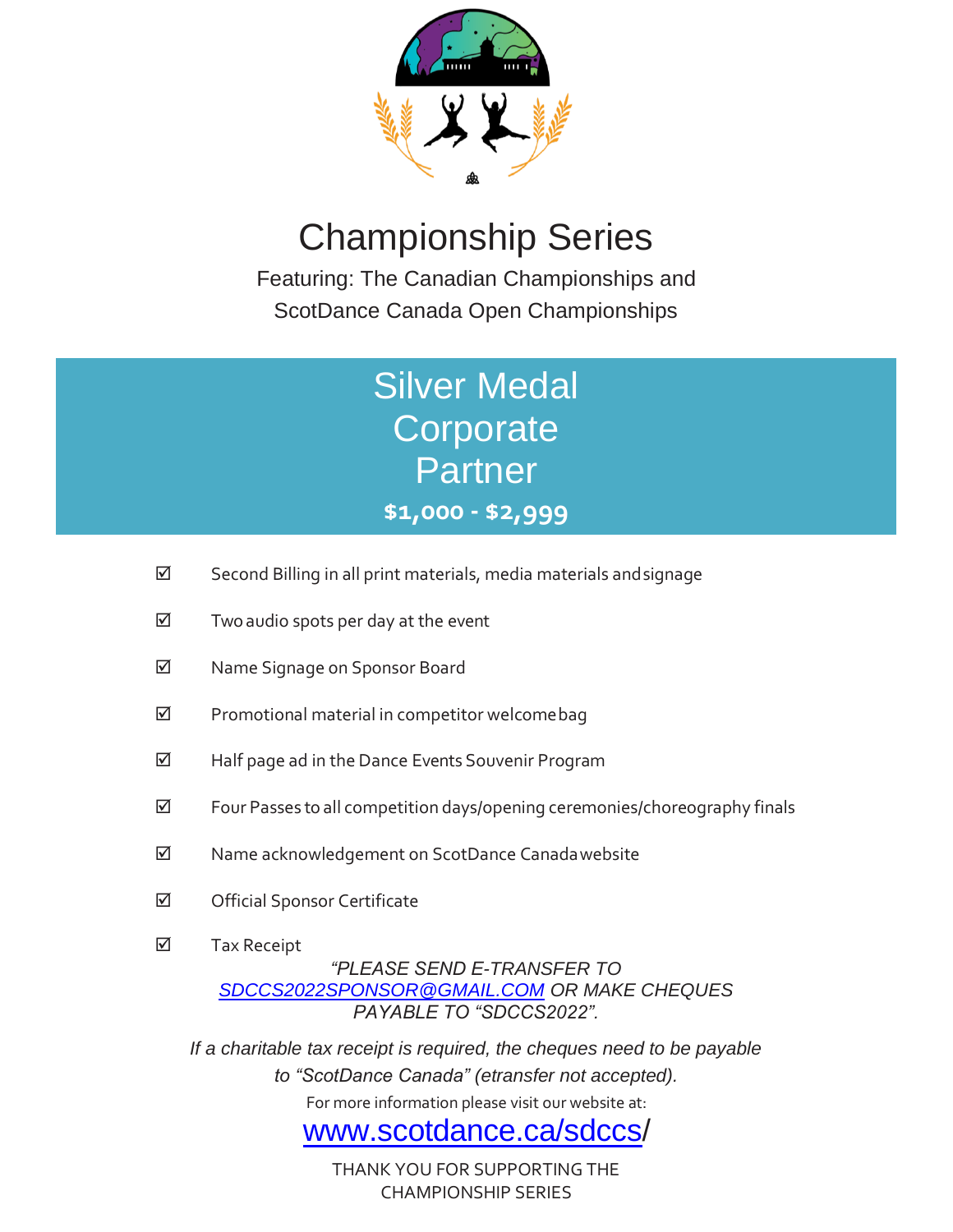

Featuring: The Canadian Championships and ScotDance Canada Open Championships

### Gold Medal **Corporate Partner \$3,000 - \$4,999**

- **Top** Billing in all print materials, media materials and signage
- $\boxtimes$  Four audio spots per day at the event
- Name Signage on Sponsor Board
- $\boxtimes$  Promotional material in competitor welcome bag
- $\boxtimes$  Full size ad in the Dance Events Souvenir Program
- $\triangledown$ Six Passes to all competition days/opening ceremonies/choreography finals
- ☑ Name acknowledgement on ScotDance Canadawebsite
- **Ø** Official Sponsor Certificate
- **Ø** Tax Receipt

*"PLEASE SEND E-TRANSFER TO [SDCCS2022SPONSOR@GMAIL.COM](mailto:SDCCS2022SPONSOR@GMAIL.COM) OR MAKE CHEQUES PAYABLE TO "SDCCS2022".*

*If a charitable tax receipt is required, the cheques need to be payable to "ScotDance Canada" (etransfer not accepted).* For more information please visit our website at:

#### [www.scotdance.ca/sdccs/](http://www.scotdance.ca/sdccs.)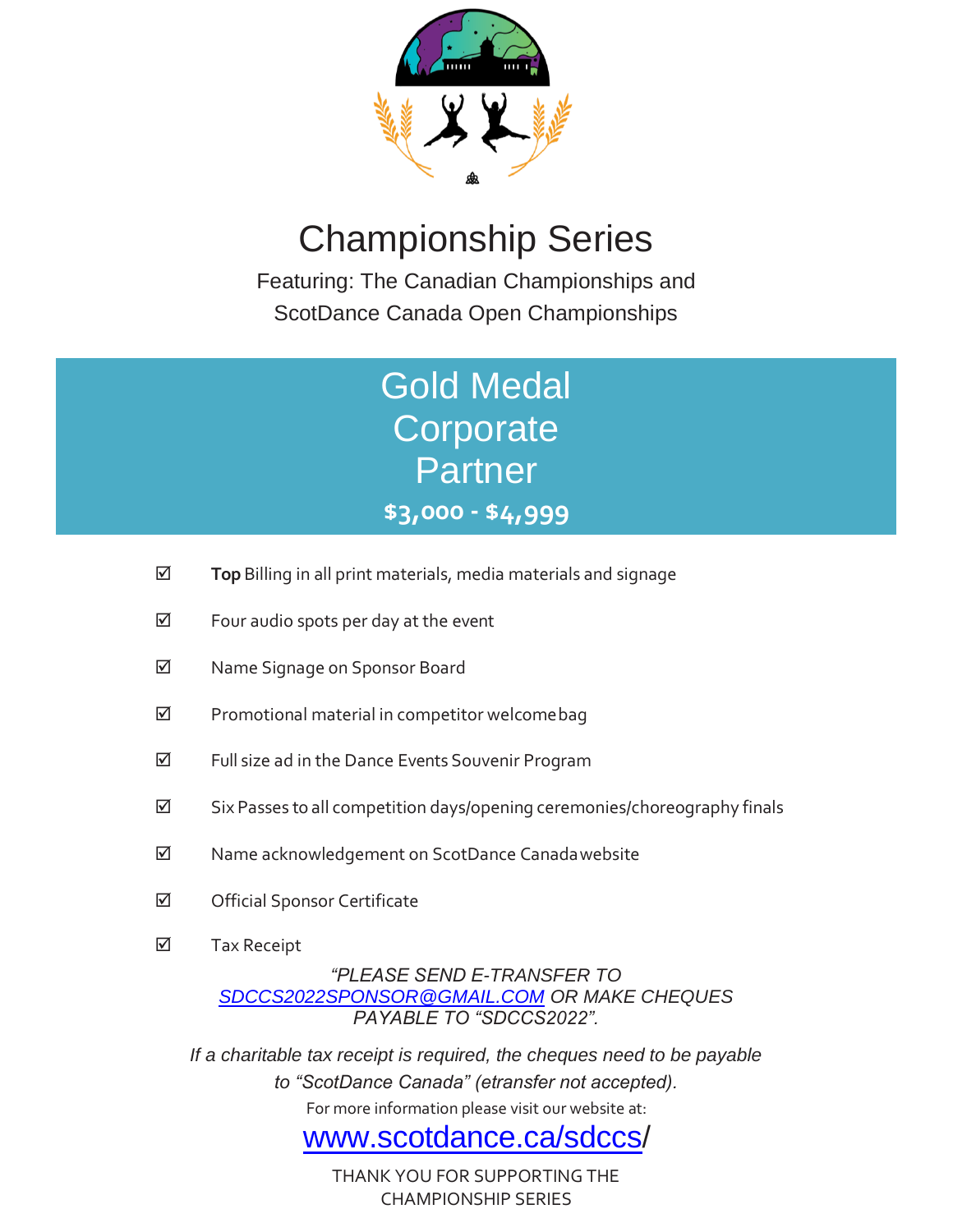

Featuring: The Canadian Championships and ScotDance Canada Open Championships

### Platinum Medal **Corporate Partner \$5,000 - \$9,999**

- **Priority** Billing in all print materials, media materials and signage, prior to and during event  $\overline{\mathsf{M}}$
- $\boxtimes$  Sponsorship Mention in Public Service Announcements
- $\boxtimes$  Five audio spots per day at the event
- 2 Signage Opportunities Stage Sponsorship + Sponsor Board
- $\boxtimes$  Promotional material in competitor welcomebag
- $\boxtimes$  Full size ad in the Dance Events Souvenir Program
- $\boxtimes$  8 Passes to all competition days/opening ceremonies/choreographyfinals
- Name acknowledgement on ScotDance Canadawebsite
- **Ø** Official Sponsor Certificate
- **Ø** Tax Receipt

*"PLEASE SEND E-TRANSFER TO [SDCCS2022SPONSOR@GMAIL.COM](mailto:SDCCS2022SPONSOR@GMAIL.COM) OR MAKE CHEQUES PAYABLE TO "SDCCS2022".*

*If a charitable tax receipt is required, the cheques need to be payable to "ScotDance Canada" (etransfer not accepted).* For more information please visit our website at:

[www.scotdance.ca/sdccs/](http://www.scotdance.ca/sdccs.)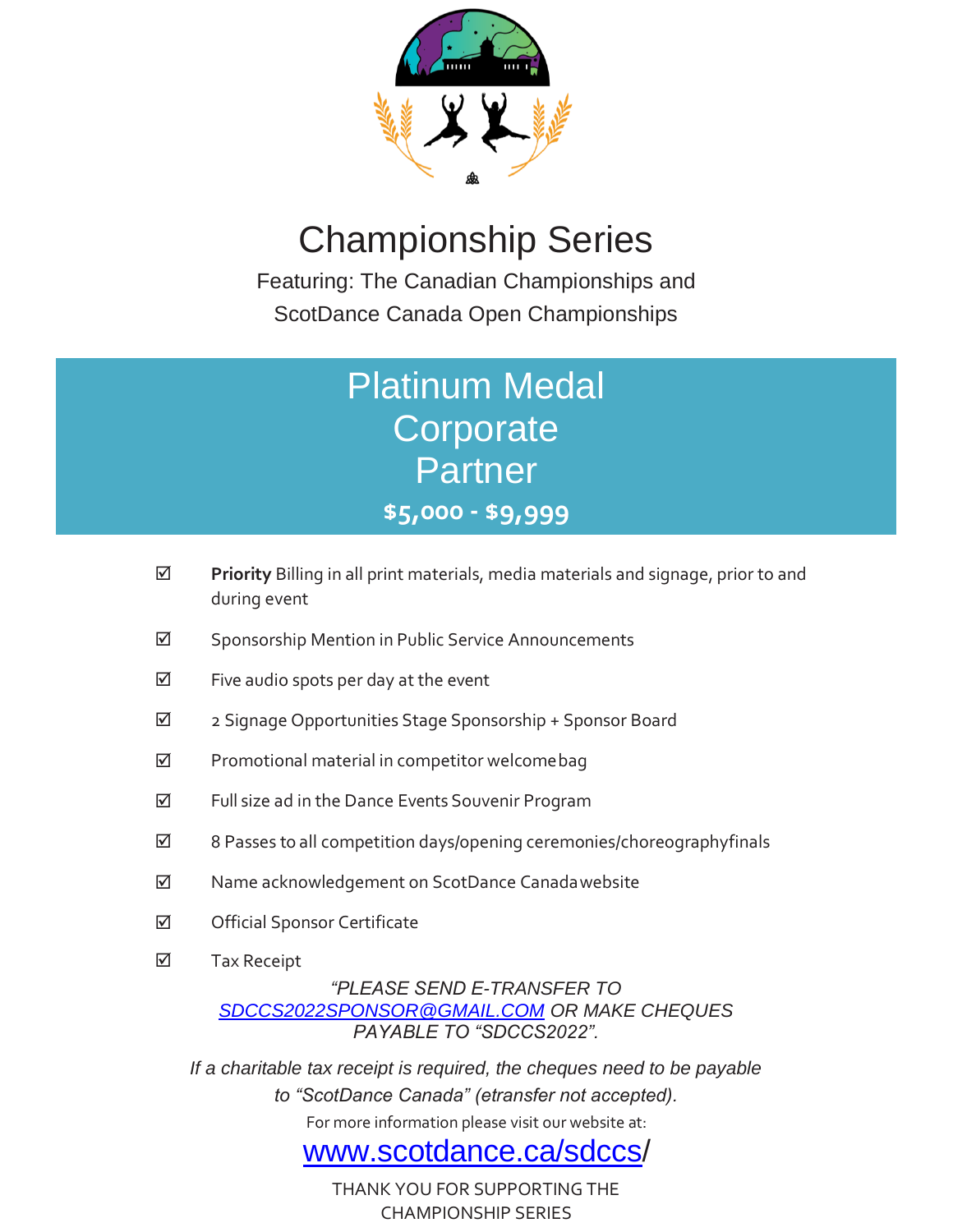

Featuring: The Canadian Championships and ScotDance Canada Open Championships

> Super Platinum Medal Corporate Partner **\$10,000 +**

- $\boxtimes$  Sponsorship Mention in Public Service Announcements
- **First** Billing in all print materials, media materials and signage, prior to and during event ☑
- $\boxtimes$  Six audio spots per day at the event
- 2 Signage Opportunities Stage Sponsorship + Sponsor Board
- $\boxtimes$  Promotional material in competitor welcomebag
- Full size ad in the Dance Events Souvenir Program
- $\boxtimes$  Ten Passes to all competition days/opening ceremonies/choreographyfinals
- $\boxtimes$  Name acknowledgement on ScotDance Canadawebsite
- $\boxtimes$  Official Sponsor Certificate
- **☑** Tax Receipt

*"PLEASE SEND E-TRANSFER TO [SDCCS2022SPONSOR@GMAIL.COM](mailto:SDCCS2022SPONSOR@GMAIL.COM) OR MAKE CHEQUES PAYABLE TO "SDCCS2022".*

*If a charitable tax receipt is required, the cheques need to be payable to "ScotDance Canada" (etransfer not accepted).* For more information please visit our website at:

[www.scotdance.ca/sdccs/](http://www.scotdance.ca/sdccs.)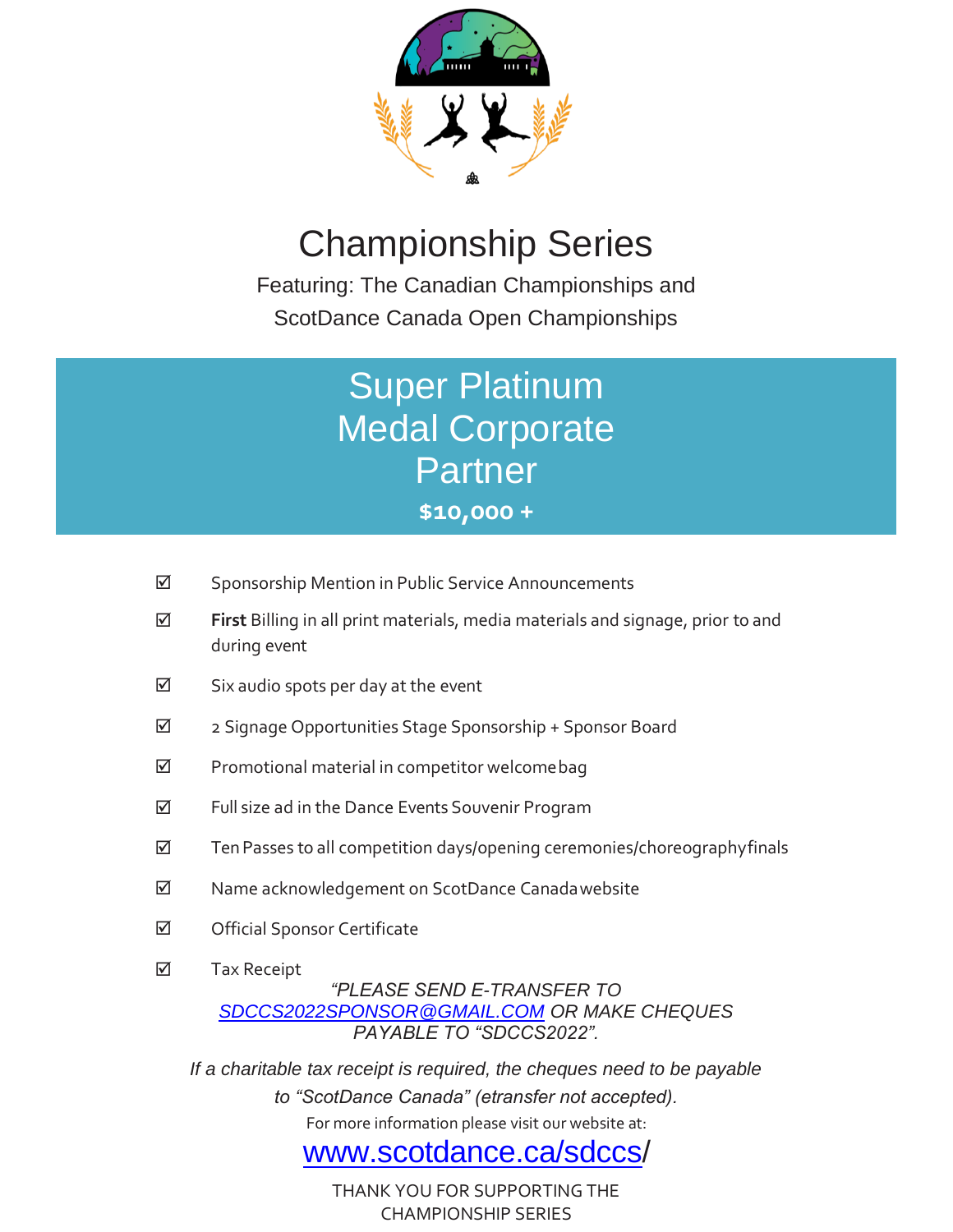

#### Featuring the ScotDance Canada Open **Championships**

### Sponsorship

|                                                                                           | Super<br>Platinum                | Platinum                         | Gold                    | Silver                  | <b>Bronze</b>                   | Merit                           |
|-------------------------------------------------------------------------------------------|----------------------------------|----------------------------------|-------------------------|-------------------------|---------------------------------|---------------------------------|
| Sponsorship Mention in Public Service<br>Announcements                                    |                                  |                                  |                         |                         |                                 |                                 |
| Billing in all print materials, media materials<br>and signage, prior to and during event | ☑<br>First                       | ☑<br>Priority                    | ☑<br>Top                | ☑<br>Second             | ☑<br>Third                      |                                 |
| Audio spots per day at the event                                                          | ☑<br>6                           | ☑<br>5                           | ☑<br>4                  | ☑<br>$\overline{2}$     | ☑<br>$\mathbf{1}$               |                                 |
| Name Signage on Sponsor Board                                                             | ☑<br>Sponsor<br>Board &<br>Stage | ☑<br>Sponsor<br>Board &<br>Stage | $\overline{\mathsf{M}}$ | ☑                       | $\overline{\mathbf{M}}$         |                                 |
| Promotional material in competitor welcome bag                                            | ☑                                | ☑                                | ☑                       | ☑                       | ☑                               |                                 |
| Ad in Dance Events Souvenir Program                                                       | <b>Full Page</b>                 | Full Page                        | <b>Full Page</b>        | Half Page               | <b>Business</b><br>Card<br>Size | Name<br>acknowledge-<br>ment    |
| Passes to all competition days/<br>opening ceremonies/choreography finals                 | ☑<br>10                          | ☑<br>8                           | ☑<br>6                  | ☑<br>$\overline{4}$     | ☑<br>$\overline{2}$             | ☑<br>2 competition<br>days only |
| Name acknowledgement on<br>ScotDance Canada website                                       | ☑                                | $\overline{\mathsf{M}}$          | $\overline{\vee}$       | $\triangledown$         | $\Delta$                        | ☑                               |
| <b>Official Sponsor Certificate</b>                                                       | $\overline{\boxtimes}$           | ☑                                | $\boxed{\mathcal{S}}$   | $\overline{\mathbf{y}}$ | ☑                               | ☑                               |
| <b>Tax Receipt</b>                                                                        | ☑                                | ☑                                | ☑                       | ☑                       | ☑                               | ☑                               |
|                                                                                           | $$10,000+$                       | $$5,000 -$<br>\$9,999            | $$3,000 -$<br>\$4,999   | $$1,000 -$<br>\$2,999   | $$500 - $999$                   | $$250 - $499$                   |

[www.scotdance.ca](http://www.scotdance.ca/)